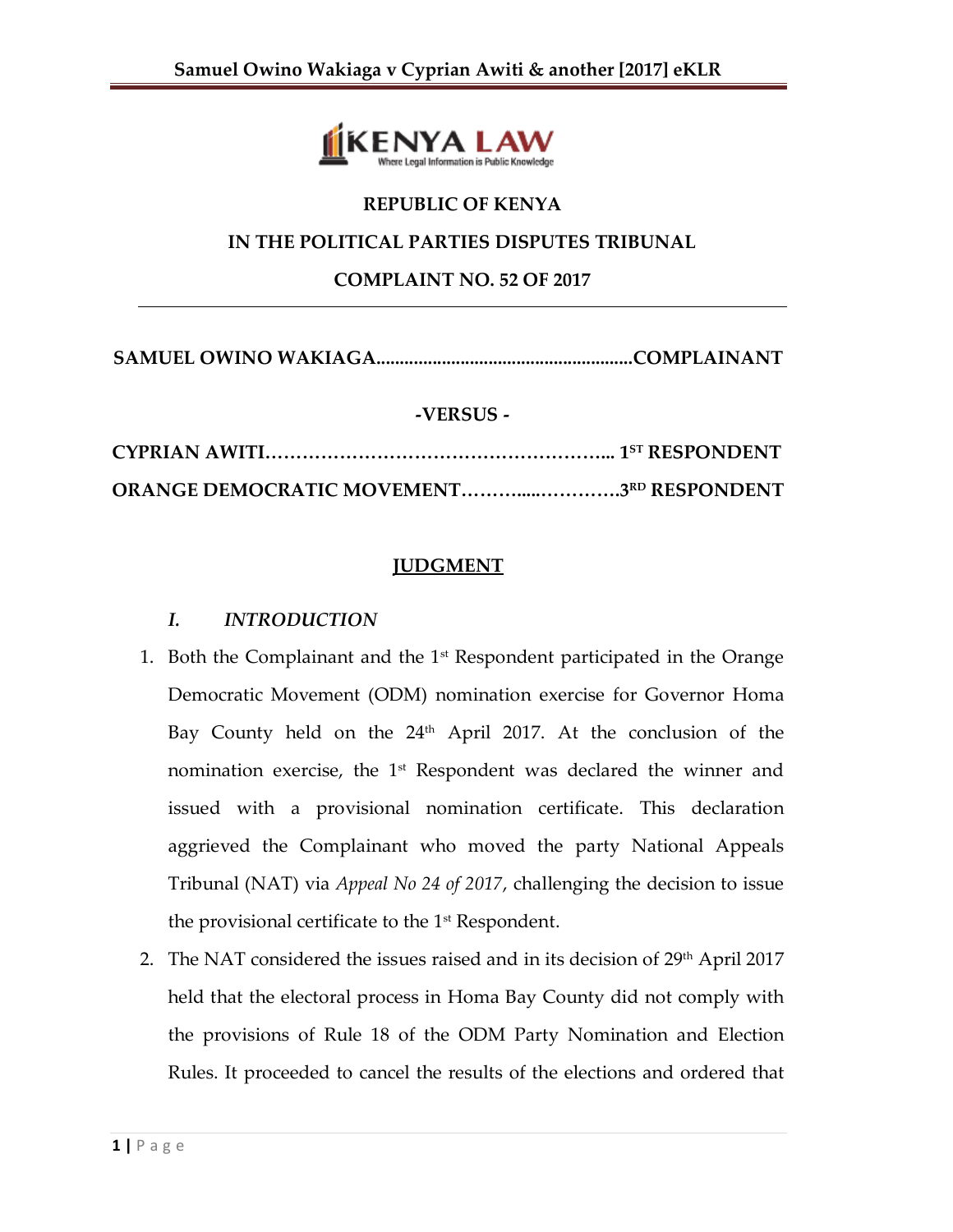the party proceeds to determine a party nominee for ODM Homa Bay Gubernatorial elections in a manner compatible with the party constitution, Nomination and Elections Rules.

- 3. Further aggrieved by the decision of the NAT, the Complainant moved this Tribunal by way of a complaint dated 2nd May 2017 seeking the following specific orders:
	- *(a) A declaration that the Homa Bay ODM party primaries held on the 24th April 2017 were not free and fair.*
	- *(b) A declaration that the Homa Bay ODM party primaries held on the 24th April 2017 did not produce a candidate for governor.*
	- *(c) A declaration that the nomination of the 1st Respondent by the 2nd Respondent to be its candidate for governor of Homa Bay, is illegal unfair cynical, insensitive, discriminative and against public policy.*
	- *(d) An order of prohibition to prohibit the 2nd Respondent from nominating the 1st Respondent as its candidate for governor of Homa Bay County.*
	- *(e) An order for Mandamus compelling the 2nd Respondent to nominate and issue a certificate thereof to the complainant to vie for the position of governor, Homa Bay County.*
	- *(f) Costs.*
- 4. Filed simultaneous with the complaint was a notice of motion application dated 2nd May 2017 under Certificate of urgency seeking *inter alia* that: the 2<sup>nd</sup> Respondent be restrained from presenting the 1<sup>st</sup> Respondent as the duly nominated ODM governor candidate for Homa Bay County. The mater was certified urgent and in the interests of justice, an interim order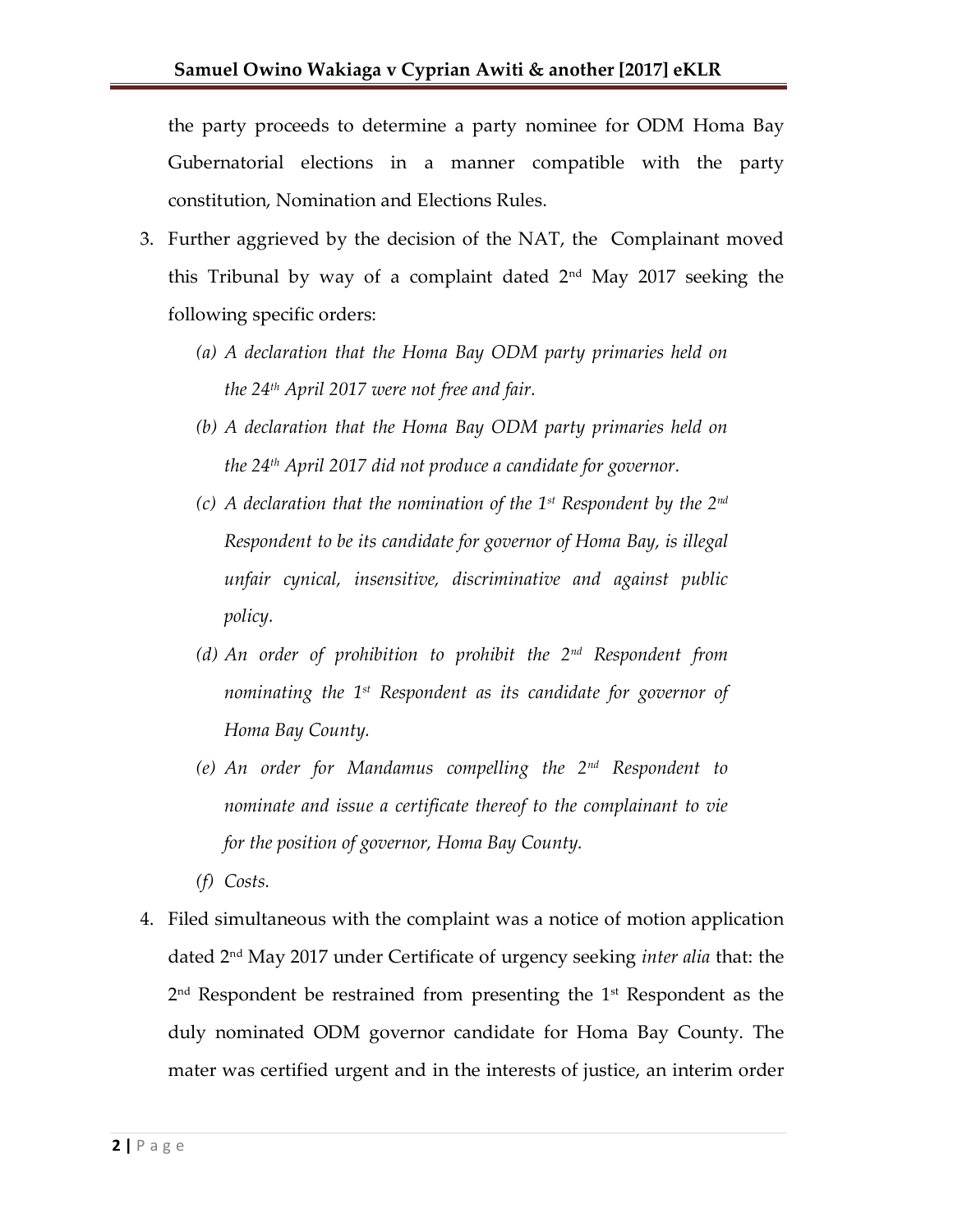issued restraining the 2<sup>nd</sup> Respondent from presenting the 1st Respondent as the duly nominated ODM governor candidate for Homa Bay County.

#### *II. SUBMISSIONS*

- 5. In urging his case, the Complainant relies upon the Complaint and the Supporting and Supplementary affidavits dated  $2<sup>nd</sup>$  and  $5<sup>th</sup>$  May 2017 respectively.
- 6. It was submitted that the primaries were marred with massive irregularities and rampant cases of violence and intimidation mostly orchestrated by the 1<sup>st</sup> Respondent. That the elections were so flawed that it was difficult to tell the total number of votes cast or even those garnered by each of the aspirants, as a consequence of which the NAT annulled the decision declaring the 1st Respondent as the winner.
- 7. Flowing from the decision of NAT, the  $2<sup>nd</sup>$  respondent resolved for direct nomination for its candidate. However, the Complainant urges that in this instant case, the option of direct nomination is not available to the  $2^{\rm nd}$ Respondent, being the party that bungled at its primaries. He contends that the concept of direct nomination should only apply where a single candidate has expressed a desire and submitted his or her credentials to the party to contest. He argued that direct nominations deny other candidates their right to go through the requisite compliance processes breaching their constitutional rights under Article 38 of the Constitution.
- 8. The Complainant submitted that in issuing a direct nomination to the  $1^\text{st}$ Respondent, the 2<sup>nd</sup> Respondent flouted the rules of the Party which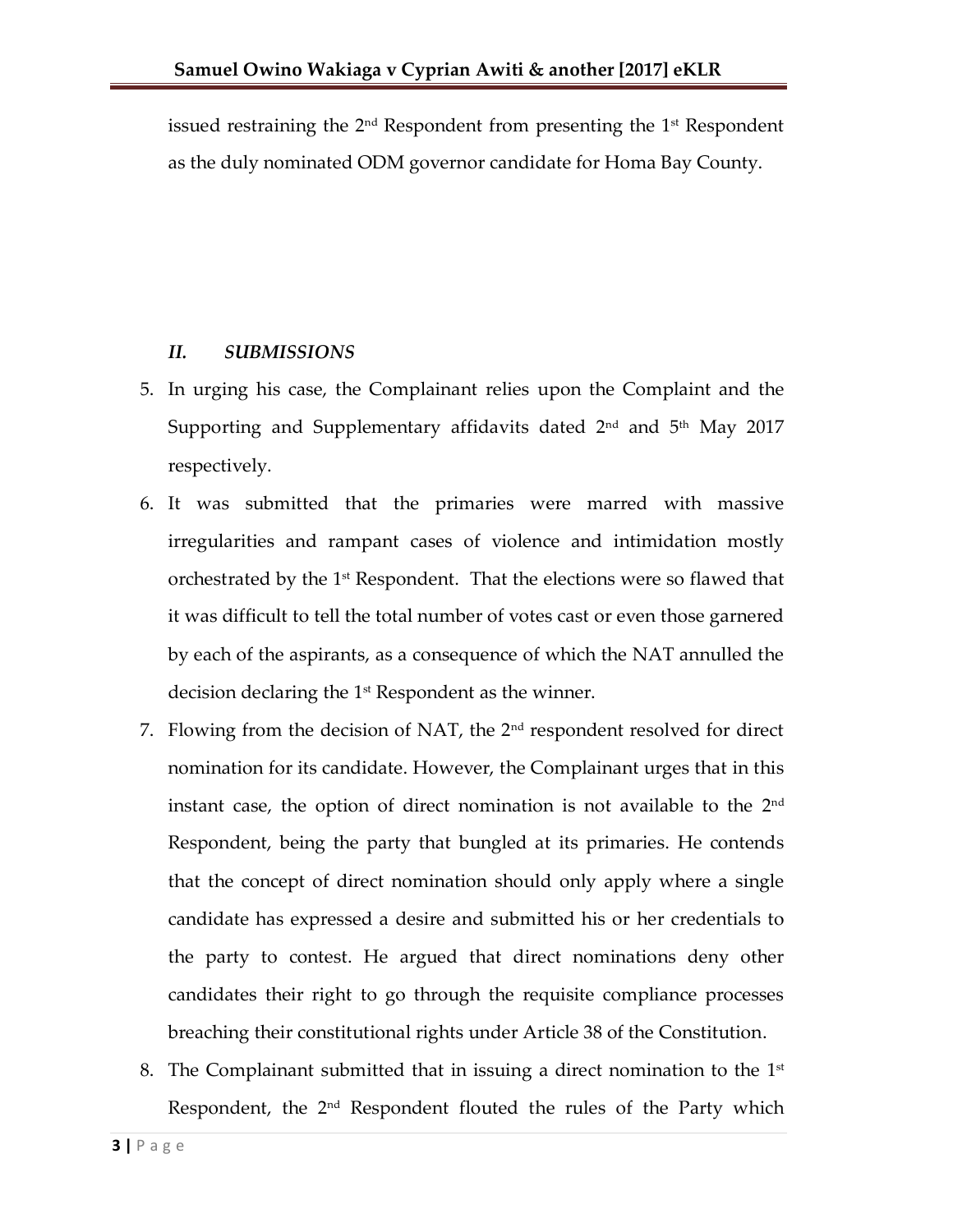require that the NEC Organ of the Party must communicate their approval to the NEB before a direct nomination cam be issued. He urges this Tribunal to find that, it would be immoral, insensitive, absurd and against public policy for the 2nd Respondent to offer a direct nomination when he, the complainant, has expended a lot of time, energy and money to campaign.

- 9. Opposing the Complaint, the  $1<sup>st</sup>$  Respondent submits that he was successfully announced the winner after garnering over 157, 000 votes and issued with a provisional nomination certificate. He refers to the official bundle of the tallied results to show that he garnered 159, 220 votes against 94, 474 votes of his closest challenger. He faults the findings of facts by the NAT on the grounds that: it failed to consider that the Complainant did not prove any of the allegations against his conduct during the nomination exercise; failed to prove any allegations of elections malpractices and irregularities against the County Returning Officer; it failed to consider that any irregularities (which are denied) could not have materially affected the victory which was by a margin of over sixty thousand votes.
- 10. He submits that the 2nd Respondent acted in accordance with the Party's constitution, Nomination and Election Rules, particularly Rule 3.3 and Article 7(5) of the Constitution in according him a direct nomination. He submits that this Complaint is frivolous, vexatious and abuse of this Tribunal. He urges the Tribunal to dismiss this complaint with costs.
- 11. The  $2<sup>nd</sup>$  Respondent relies upon the replying of Antony Moturi dated  $4<sup>th</sup>$ May 2017 and a further affidavit sworn by Oduor Ongwen filed on  $6<sup>th</sup>$ May 2017. He submits that this complaint is misconceived, bad in law and should be dismissed as it challenges the nomination certificate issued to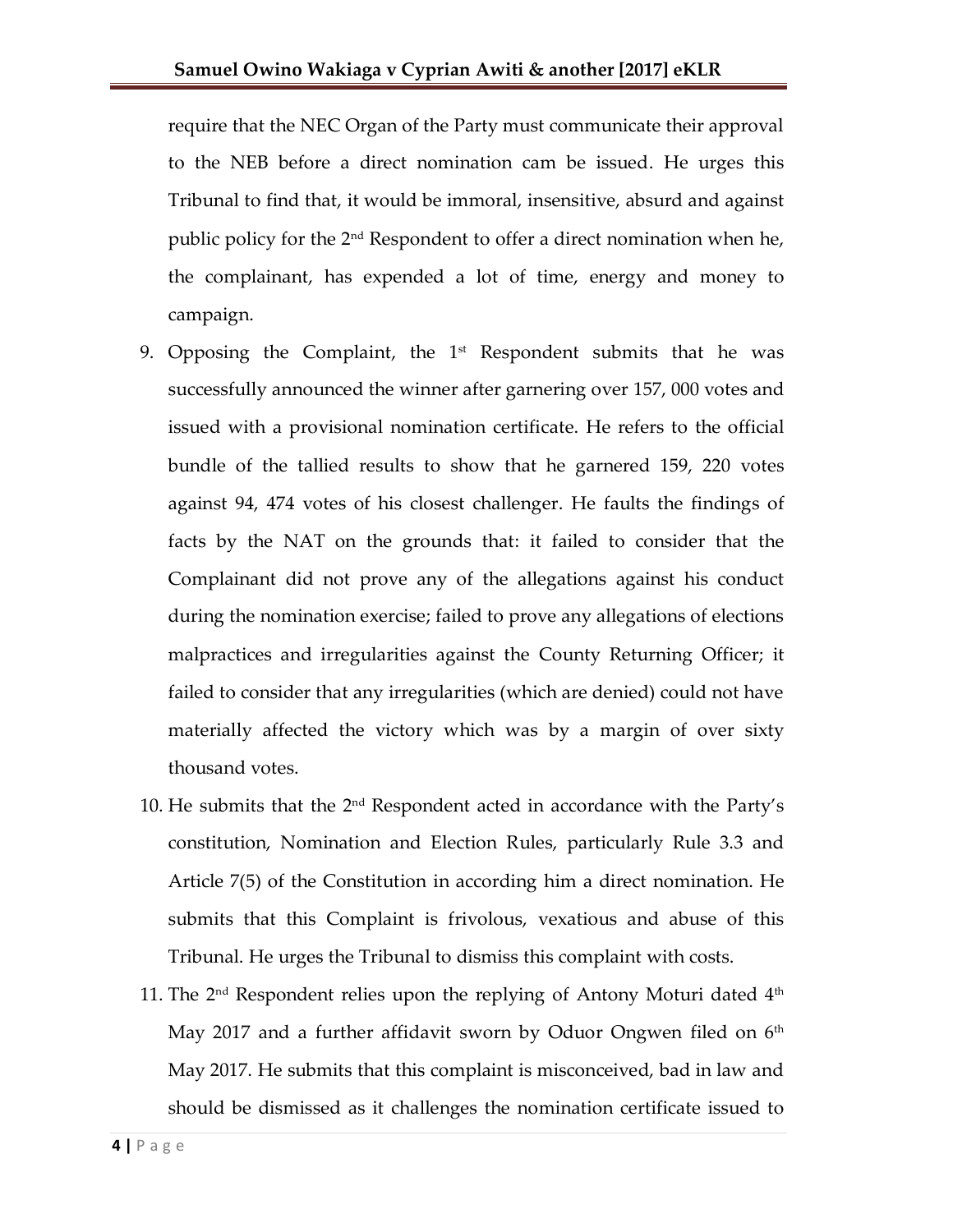the 1<sup>st</sup> Respondent following the party primaries held on  $24<sup>th</sup>$  April 2017, which certificate was withdrawn by the NAT on the  $29<sup>th</sup>$  April 2017.

- 12. It was submitted that in compliance with the order of the NAT, the  $2^{\text{nd}}$ Respondent, after the recommendation of the Special Central Committee, resolved to issue a direct nomination to the  $1<sup>st</sup>$  Respondent as its candidate for the Homa Bay Gubernatorial Seat in accordance with Rule 3.3 of the ODM Elections and Nomination Rules and Article 7(5)(f) of the Constitution. He contended that the Central Committee acted pursuant to the instructions given by the NEC. He produced the minutes of the NEC held on 22<sup>nd</sup> February 2017 at Orange House, Nairobi and the minutes of the 2nd Central Committee special session held on the 29th April 2017 at Park Place Hotel.
- 13. It was further urged that the  $2<sup>nd</sup>$  Respondent decision took into account the IEBC deadline of  $30<sup>th</sup>$  April, 2017 which constricted the timelines thus not allowing for a repeat election following the nullification of the results. While the Complainant referred to Article 38 of the Constitution, it was also urged that the same article of the Constitution entitles a political party to fill candidates at any elections, which right ought to be preserved at all times.
- 14. In response to the assertion that the Central Committee did not have powers to grant direct nomination, the 2<sup>nd</sup> Respondent referred to article 7.5A.2 (vi) of the party constitution which mandates the Central Committee to implement the decision of the NEC. Moreover that the NEC had directly granted the CC the full mandate to make such decision and therefore it acted within the powers of the NEC thus it acted within the laws and regulations of the ODM Constitution and Rules.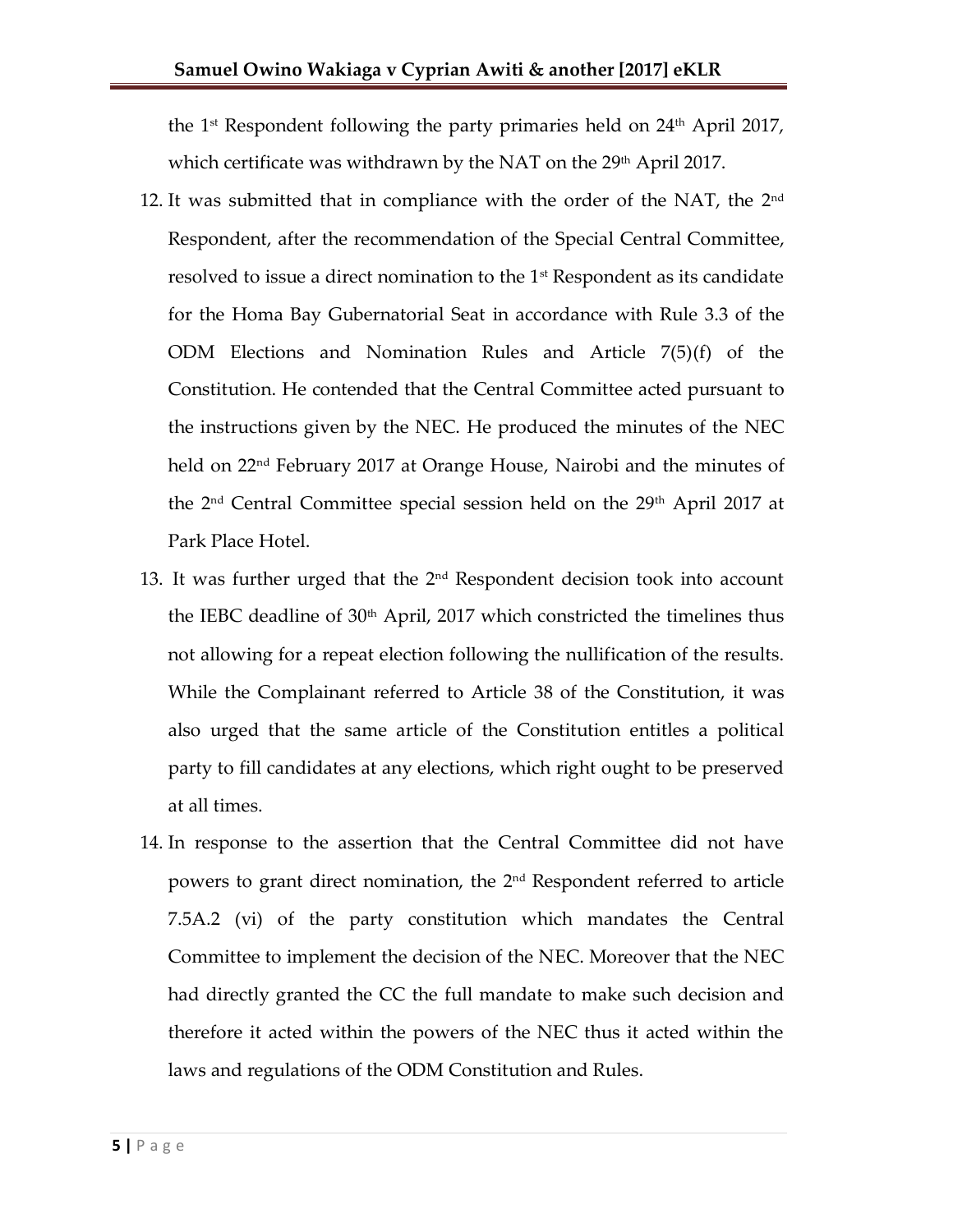15. The 2nd Respondent urges the Tribunal to take into account the IEBC timelines for  $30<sup>th</sup>$  April 2017, as the deadline for parties' primaries and which constricted timelines did not allow for a repeat election following the nullification of results the  $2<sup>nd</sup>$  Respondent proceeded to issue a direct nomination to the 1<sup>st</sup> Respondent herein.

#### *III. ISSUES FOR DETERMINATION*

16. From the submissions of the parties herein, the following single issue crystalizes for determination, and that is, w*hether the decision of the NAT*  was implemented by the 2nd Respondent; that is, whether the issuance of *direct nomination to the 1st respondent was proper.*

#### *IV. ANALYSIS*

- 17. A holistic appreciation of the record before us reveals that the crux of this complaint is the legality or otherwise of the  $1<sup>st</sup>$  Respondent's direct nomination following the decision of NAT. It suffices it to say that the Complainant is challenging the implementation of that decision by the ODM party. In rendering its decision, NAT gave the following orders, that:
	- **(a) The Provisional Certificate issued to Hon, Cyprian Awiti as the Homa Bay Gubernatorial Candidate be and is hereby dismissed.**
	- **(b) That the Party does proceed to determine a party nominee for ODM Homa Bay Gubernatorial elections in a manner compatible with the Party Constitution, Nomination and Elections.**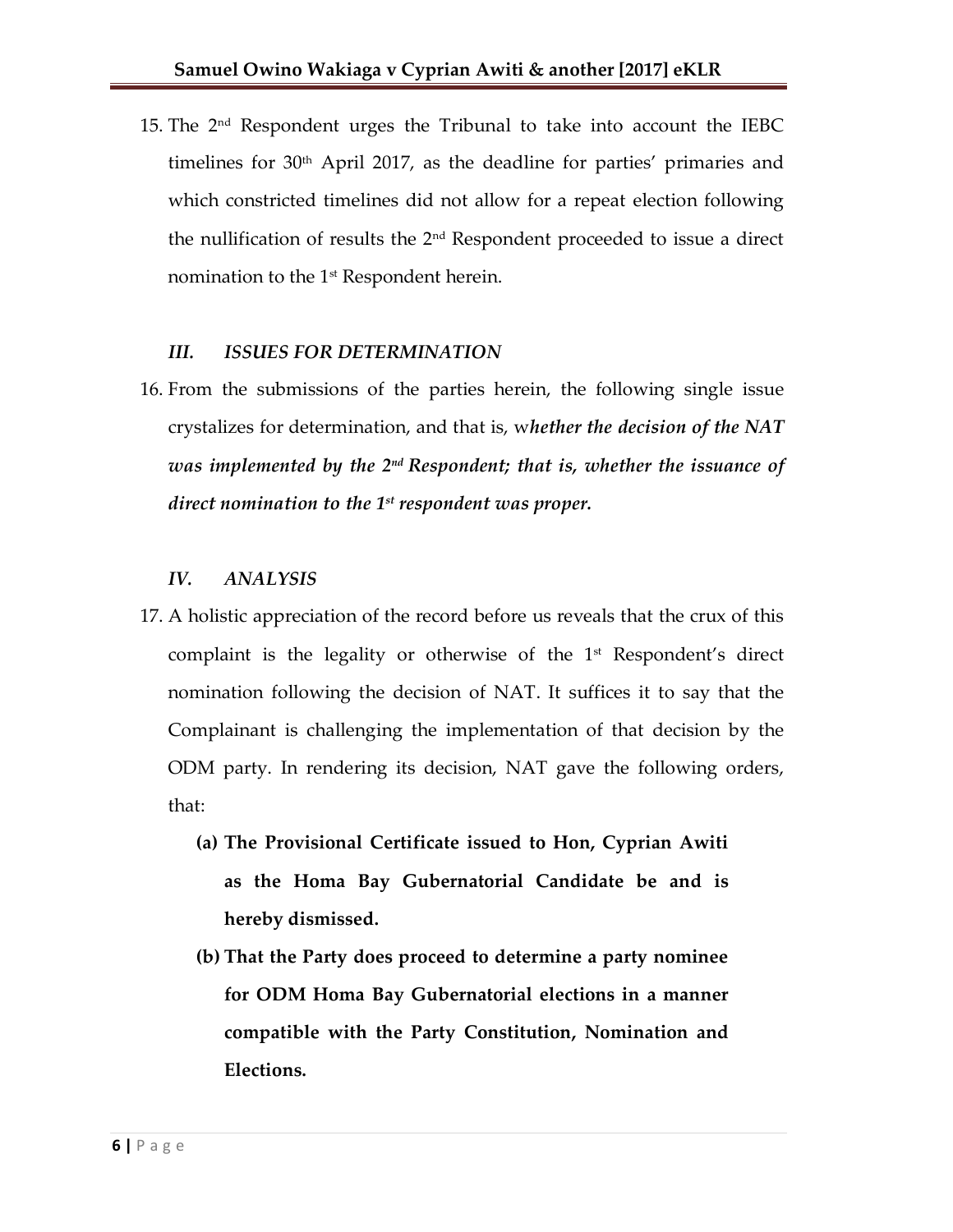- 18. Following these orders, it is the Respondents submission that, by a Special meeting held on the 29<sup>th</sup> April 2017, the Central Committee, with the direction of the NEC gave a written approval to the NEB to grant the  $1<sup>st</sup>$ Respondent direct nomination. The written approval was granted vide a Resolution passed in a NEC meeting held on 22nd February 2017 at Park Place Hotel.
- 19. We reproduce a verbatim extract of the NEC meeting's minutes:

**"The NEC fully mandates the Central Committee to make decisions pertaining to nominations, which would otherwise require recourse to NEC, including resolving of nomination disputes, appointing of the National Appeals Tribunal and granting direct tickets to aspiring candidates as appropriate and that such decision made by the Central Committee will be deemed to have been made by the NEC. The Central Committee will be required to give full report of such decisions at the next ordinary meeting of NEC."**

20. It is imperative to note that the order granted by NAT directed the party to '**proceed to determine a party nominee for ODM Homa Bay Gubernatorial elections in a manner compatible with the Party Constitution Nomination and Elections Rules."** This Tribunal notes that NAT did not outrightly order that fresh nominations were to be conducted. The order was instructive that the party determines a nominee in a manner compatible with its constitution, Nomination and Elections (Rules). Rule 19 of the Nomination and Elections Rules which provides for NAT does not specify the orders that NAT may grant. It may grant 'any' order that is just and equitable, hence the order it made in this matter.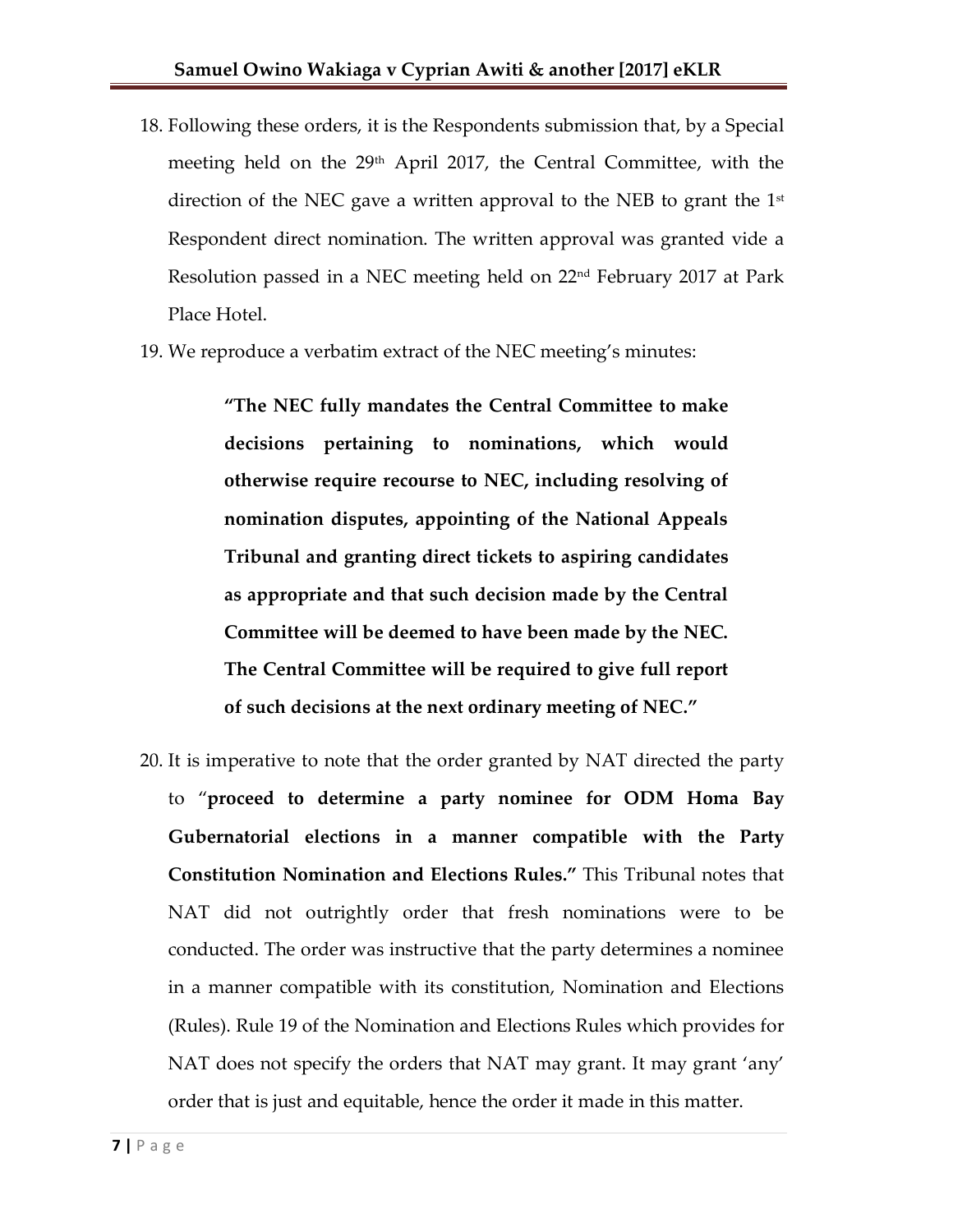- 21. Pursuant to Rules 3.3 and 18.1 of the Elections and Nomination Rules, the party may proceed to nominate a candidate by either automatic nomination or by conducting primaries by way of universal suffrage. Initially, in this case, the Party had opted to conduct primaries by way of universal suffrage. However, the results of this exercise were nullified by NAT. NAT then made an order in which it directed the Party to now proceed in a manner compatible with the Party constitution, Nomination and Election Rules. By being asked to determine a candidate, the party was given the opportunity to decide its mode afresh after the nullification of the primaries held on the 24<sup>th</sup> April 2017.
- 22. It is our finding that in granting direct nomination, the party acted in compliance with the NAT decision, the party constitution, and Elections and Nomination Rules. We refer to this Tribunal's decision *Complaint No. 42 of 2017*, **Caroli Omondi v John Mbandi & Another** in which we stated:

**"[I]n as much as the Party may have powers to offer direct nomination, the conditions set out under Rule 3.3 of the Nomination Rules have to be met. This condition is that the NEC must provide a written approval to the National Elections Board to grant a candidate an automatic nomination."**

23. The question that lies for determination then is whether the party acted within their laws in determining the candidate for Homa Bay gubernatorial seat. The Complainant urged that the process did not comply with the law because the Central Committee acted without the approval of the NEC. The  $2<sup>nd</sup>$  Respondent produced an extract of the minutes of the NEC meeting held on  $22<sup>nd</sup>$  Februar, y 2017 in which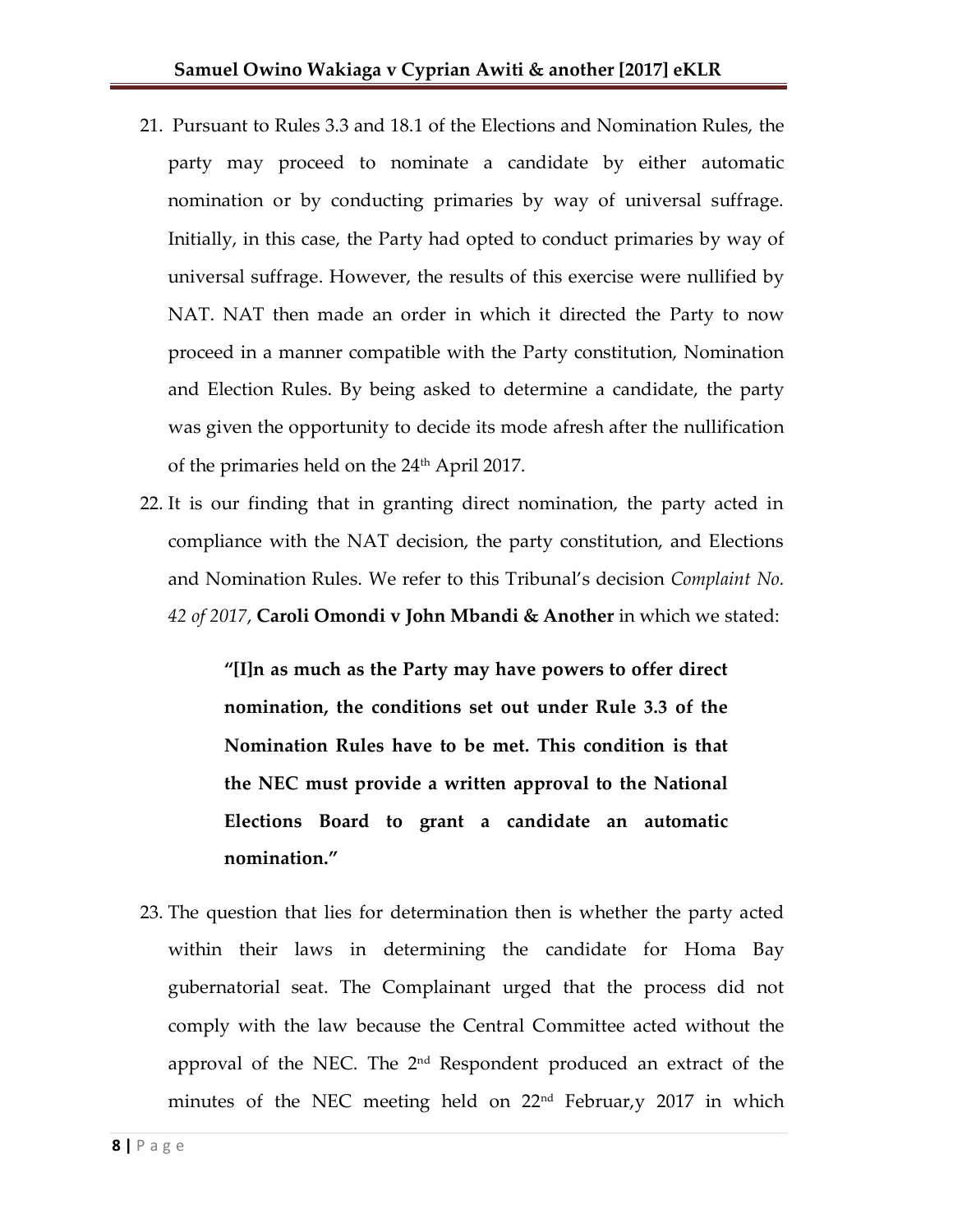meeting, NEC mandated the Central Committee to exercise this special function. These minutes were admitted on record and contents were not challenged. We have perused them and are satisfied that the NEC delegated its power to the Central Committee of '**granting direct tickets to aspiring candidates as appropriate".**

- 24. Consequently, we hold that the  $2<sup>nd</sup>$  Respondent acted in accordance with the laid down process in issuing the  $1<sup>st</sup>$  Respondent with a direct nomination for ODM candidate for Homa Bay County. We find no justification in law to interfere with the decision to award an automatic nomination to the  $1<sup>st</sup>$  respondent. We have said in the past that this Tribunal will not interfere with the internal mechanisms and operations of a Party where the same is conducted pursuant to a Party's governing Rules and Regulations.
- 25. We therefore proceed to make the following orders:
	- *(1) The Complaint dated 2nd May 2017 be and is hereby dismissed.*
	- *(2) In the interest of the Party's unity, each party shall bear its own costs.*
- 26. Orders accordingly.

## **DATED and DELIVERED AT NAIROBI this 7 TH DAY OF MAY 2017**

- **1. Kyalo Mbobu ……………………………. Chairman**
- **2. James Atema ……………………………. Member**